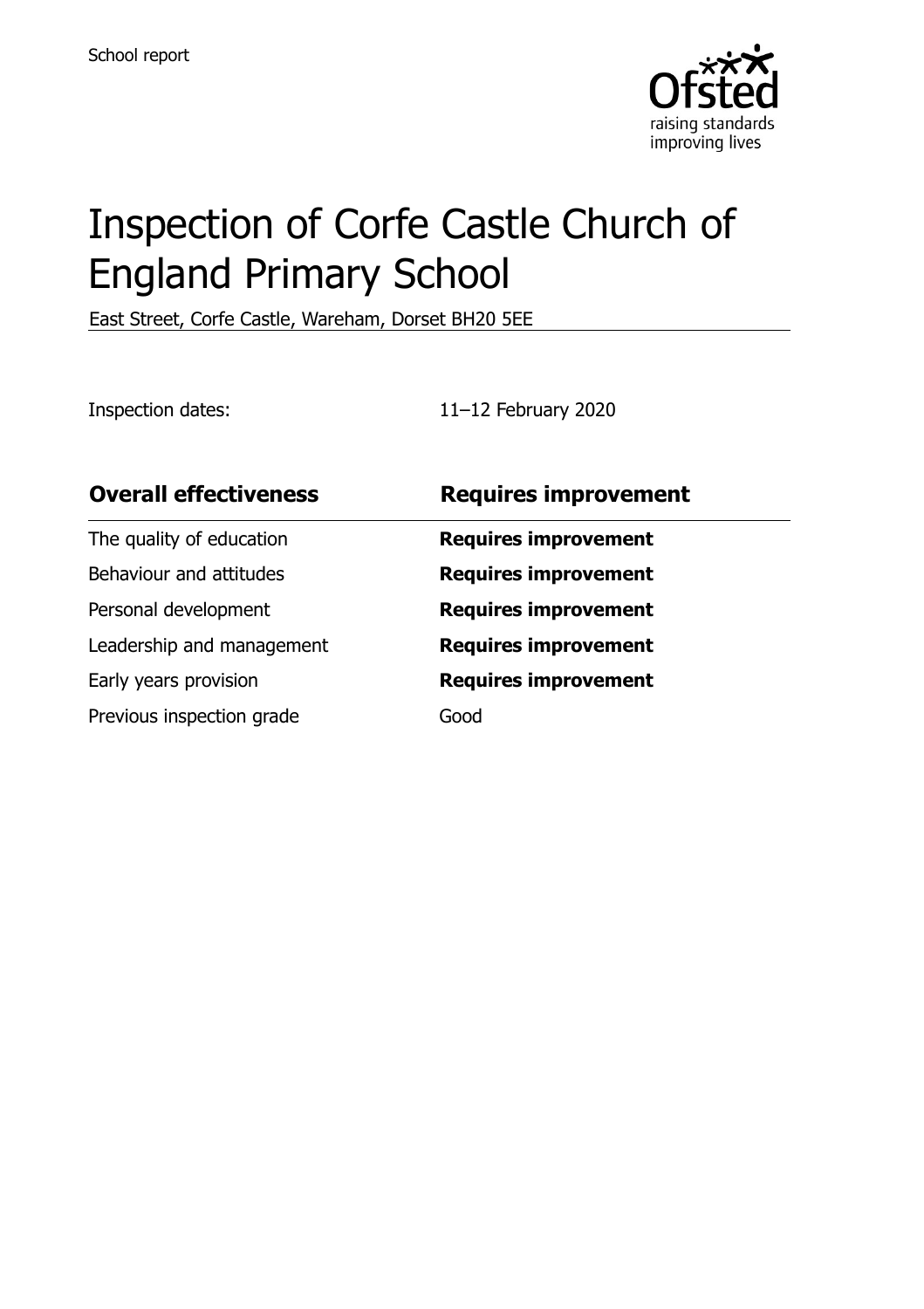

#### **What is it like to attend this school?**

The quality of education is not good enough. Pupils do not secure the knowledge and skills they need in reading, writing and mathematics. Interim leaders have taken important steps to improve the teaching of basic skills but it is still early days. Plans to develop the quality of the wider curriculum are in their infancy.

Pupils told inspectors: 'We are all happy here; everyone knows everyone; there's always someone to help us.' Pupils have made a banner that captures a key strength of Corfe Castle: 'The only ship that never sinks is friendship.' Pupils make good friends, and are happy and safe at the school.

Pupils take part in a wide variety of activities throughout the year. They sing in a choir, learn to drum and play a variety of musical instruments. They attend forest school, have lots of fun with different sports and join in with the Purbeck Art Week.

Leaders and staff recognise that improvements are needed. The executive headteacher and interim deputy headteacher have quickly ensured that essential systems are in place. This means the school is a safe place and learning can improve. Some parents and carers and some staff are unhappy about the changes. Others welcome them.

#### **What does the school do well and what does it need to do better?**

Interim leaders have recently strengthened the school's approach to the teaching of reading, writing and mathematics. They have bought new resources. Teachers assess learning regularly. Leaders can now check pupils' understanding so that, if pupils are falling behind, they can receive extra help. However, staff expectations are not high enough. The curriculum is not challenging enough. Teachers too often accept work that is poorly presented or simply not good enough.

The teaching of phonics is not precise or systematic enough. Pupils do not use their phonics knowledge automatically when reading. The books that teachers give pupils to read are well matched pupils' reading ability. However, the development of reading through the school is too imprecise and is inconsistent between classes. This means that pupils do not have high-quality opportunities to practise and develop a love of reading.

There are effective approaches for the learning of mathematics in some classes. Pupils develop fluency and strong reasoning skills. In other classes, pupils do not understand what to do. Learning lacks focus and direction.

Curriculum planning is in a state of flux. Pupils cover different subjects. There are opportunities for interesting activities and educational visits. Pupils recall these fondly. However, much of the work is haphazard and there is little evidence of coherent development of learning through the school.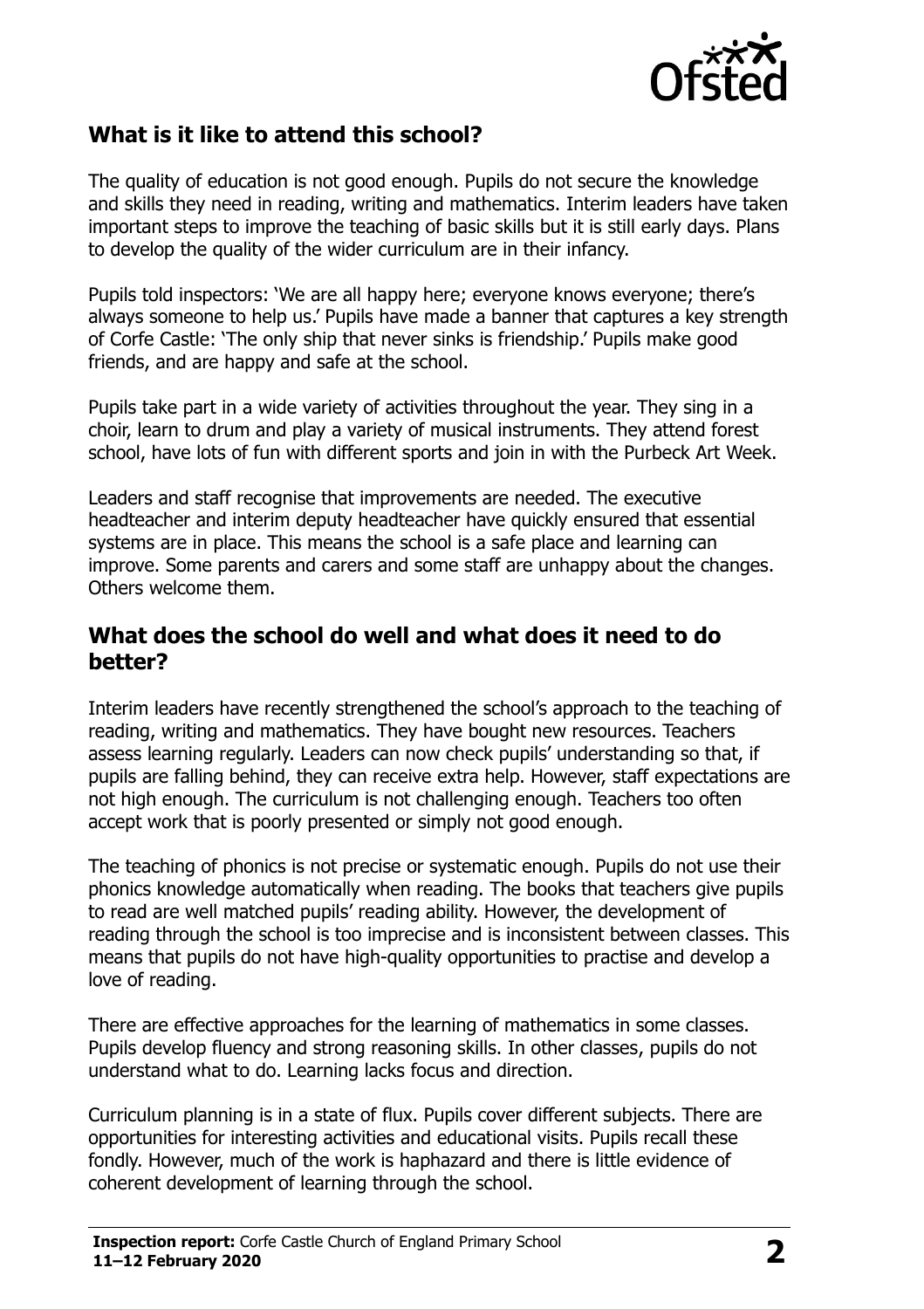

The current provision for the youngest children is not always engaging and challenging. Children do not have enough opportunities to develop their learning through play and exploration. There are already plans in place to address this.

Pupils reflect well on Christian values. They are proud of their spiritual garden. Pupils enjoy a range of different activities to fundraise, work with others and explore art and music. Their knowledge, however, of other cultures and British values is superficial. They are not prepared well for life in modern Britain.

Interim leaders have strengthened the behaviour policy. Pupils respond to teachers' instructions. However, their attitudes to learning are not well developed. Pupils soon become bored and do not push themselves to learn.

The school is rightly proud of its inclusive ethos. Those pupils with special educational needs and/or disabilities (SEND) are cared for well. The interim special educational needs coordinator is strengthening the school's work to address some of the concerns of parents.

The school is going through an unsettled time. Trustees have taken the important step to develop capacity by merging with other trusts. This has caused some uncertainty. The absence of the substantive head of school has unsettled many staff and parents. Two out of four teachers are relatively new. The local board of governors and many permanent staff are passionate and committed to the school. However, their roles and responsibilities are confused.

The executive headteacher and interim deputy headteacher have made an accurate assessment of what needs to be done. They have been uncompromising in their expectation that Corfe Castle improves quickly. They are taking appropriate action. Some staff feel that communication is poor and changes are not well thought through. They are concerned that Corfe will no longer be a happy place for pupils. There is no evidence for this but the morale of some staff remains very low.

#### **Safeguarding**

The arrangements for safeguarding are effective.

Staff care for pupils well. They get to know families so that they can understand any problems and issues and support them. This caring approach is an important factor in the school's culture of safeguarding.

Interim leaders have taken essential steps to ensure that staff's work is underpinned by policies and consistent practices. All staff have received appropriate training. Staff know the procedures to follow to raise any concerns. Local leaders, the trust and governors carry out monitoring to ensure that practice remains effective.

Pupils say they are safe in school and most parents and staff agree. Pupils feel that concerns will be dealt with. They are taught about keeping safe and can talk about this confidently.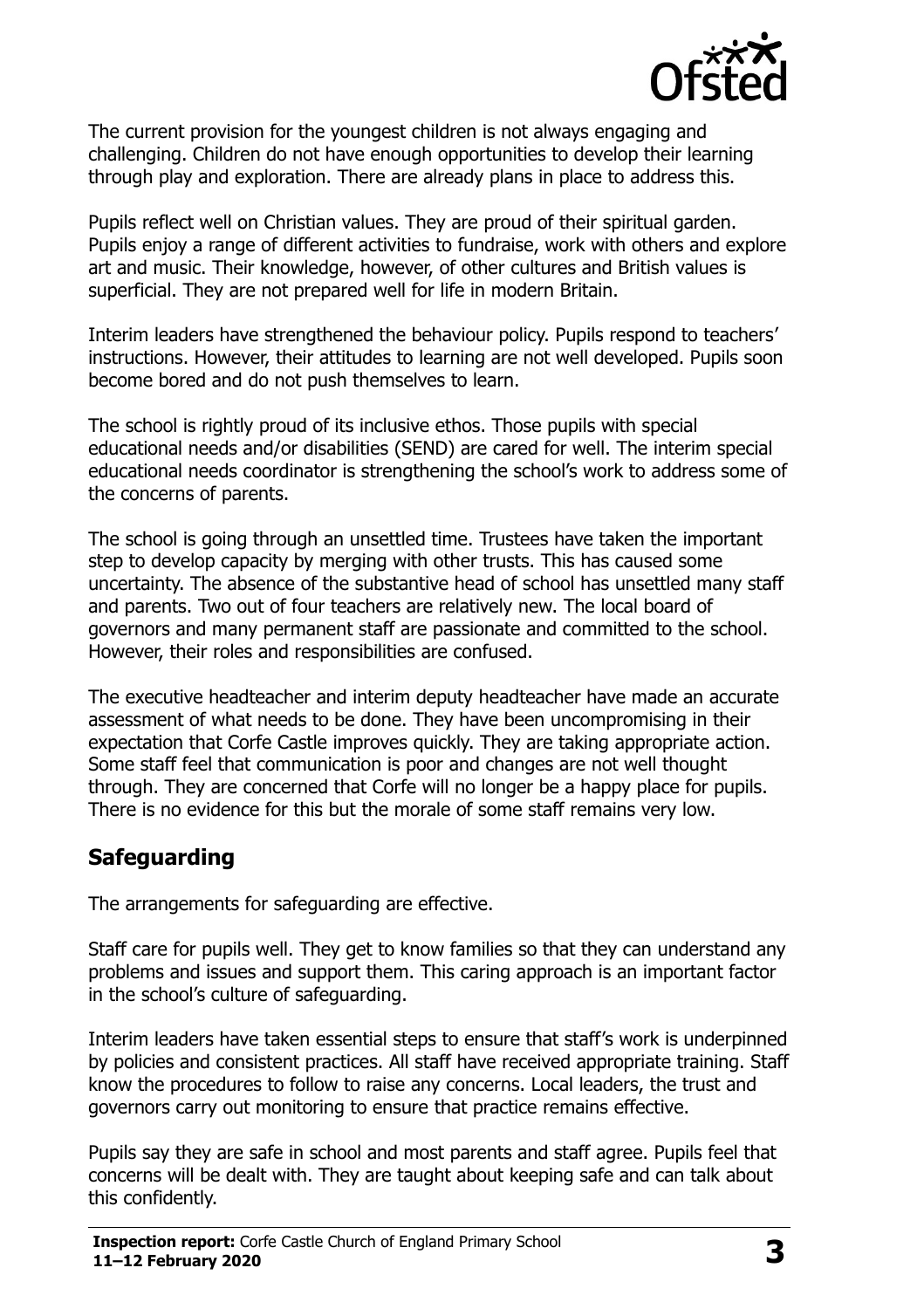

# **What does the school need to do to improve?**

# **(Information for the school and appropriate authority)**

- The school is not providing a good enough quality of education. Pupils do not have the opportunity to develop their skills in reading, writing and mathematics systematically and consistently through the school. Too much is dependent on the skills and knowledge of individual teachers. Leaders need to ensure that all staff have the knowledge and skills to teach core subjects effectively.
- The current curriculum is not well planned. As a result, pupils engage in unrelated activities that do not build their knowledge effectively. Leaders need to establish a coherent curriculum that describes the key knowledge that pupils are expected to develop in each year group. They should build upon the memorable activities that already take place and on the governors' desire for the curriculum to be firmly rooted in the local community.
- Expectations are too low. Staff need to be clear what is expected from pupils in different age groups and how learning builds through the school and prepares pupils for the future. They must be aspirational for pupils of different abilities. The curriculum should be challenging so that pupils are aspirational themselves and motivated to do their best.
- The environment for the youngest children is not good enough. They do not have consistent opportunities to explore and challenge themselves. This means that they cannot explore their own ideas across the curriculum, building on their own interests and stage of development. Leaders need to provide a high-quality environment, both indoors and outdoors, to motivate children to engage and learn.
- The morale of some staff is very low. Many parents are unsettled. Many blame recent changes but they do not always have the full picture. Leaders should continue to strengthen communication with groups. Where they can, leaders should share their rationale for change, timescales and how things will be monitored. All stakeholders, including staff and parents, should consider their own responsibilities to work collaboratively in the future to make Corfe a successful school.
- Leadership is in a state of flux. Too much rests on the skills and expertise of the executive headteacher and the interim deputy headteacher. Leaders and governors should clarify their roles and responsibilities. They must ensure that staff have the skills and knowledge they need to lead the school so that the quality of education improves.

#### **How can I feed back my views?**

You can use [Ofsted Parent View](http://parentview.ofsted.gov.uk/) to give Ofsted your opinion on your child's school, or to find out what other parents and carers think. We use Ofsted Parent View information when deciding which schools to inspect, when to inspect them and as part of their inspection.

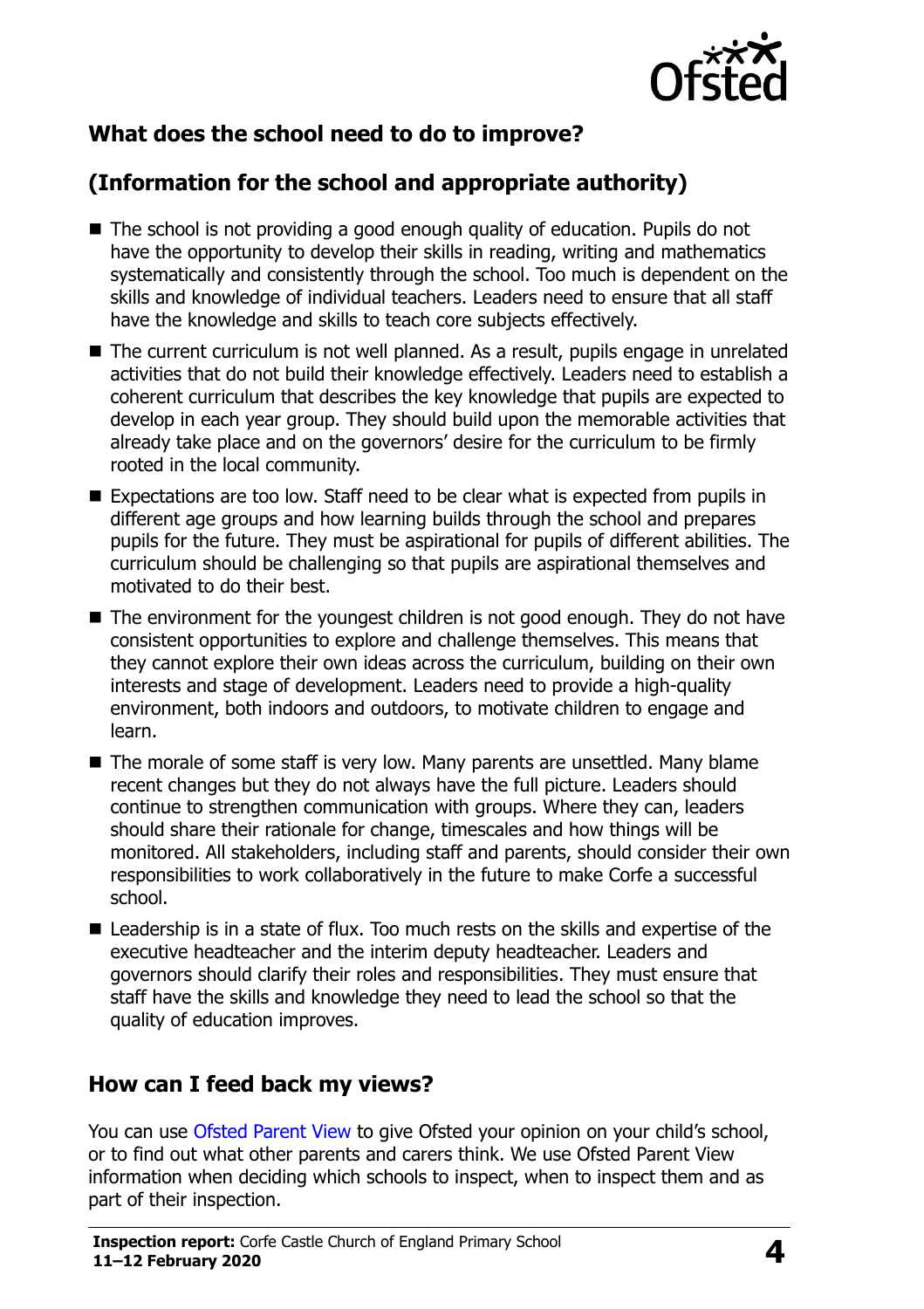

The Department for Education has further quidance on how to complain about a school.

If you are the school and you are not happy with the inspection or the report, you can [complain to Ofsted.](http://www.gov.uk/complain-ofsted-report)

### **Further information**

You can search for [published performance information](http://www.compare-school-performance.service.gov.uk/) about the school.

In the report, '[disadvantaged pupils](http://www.gov.uk/guidance/pupil-premium-information-for-schools-and-alternative-provision-settings)' refers to those pupils who attract government pupil premium funding: pupils claiming free school meals at any point in the last six years and pupils in care or who left care through adoption or another formal route.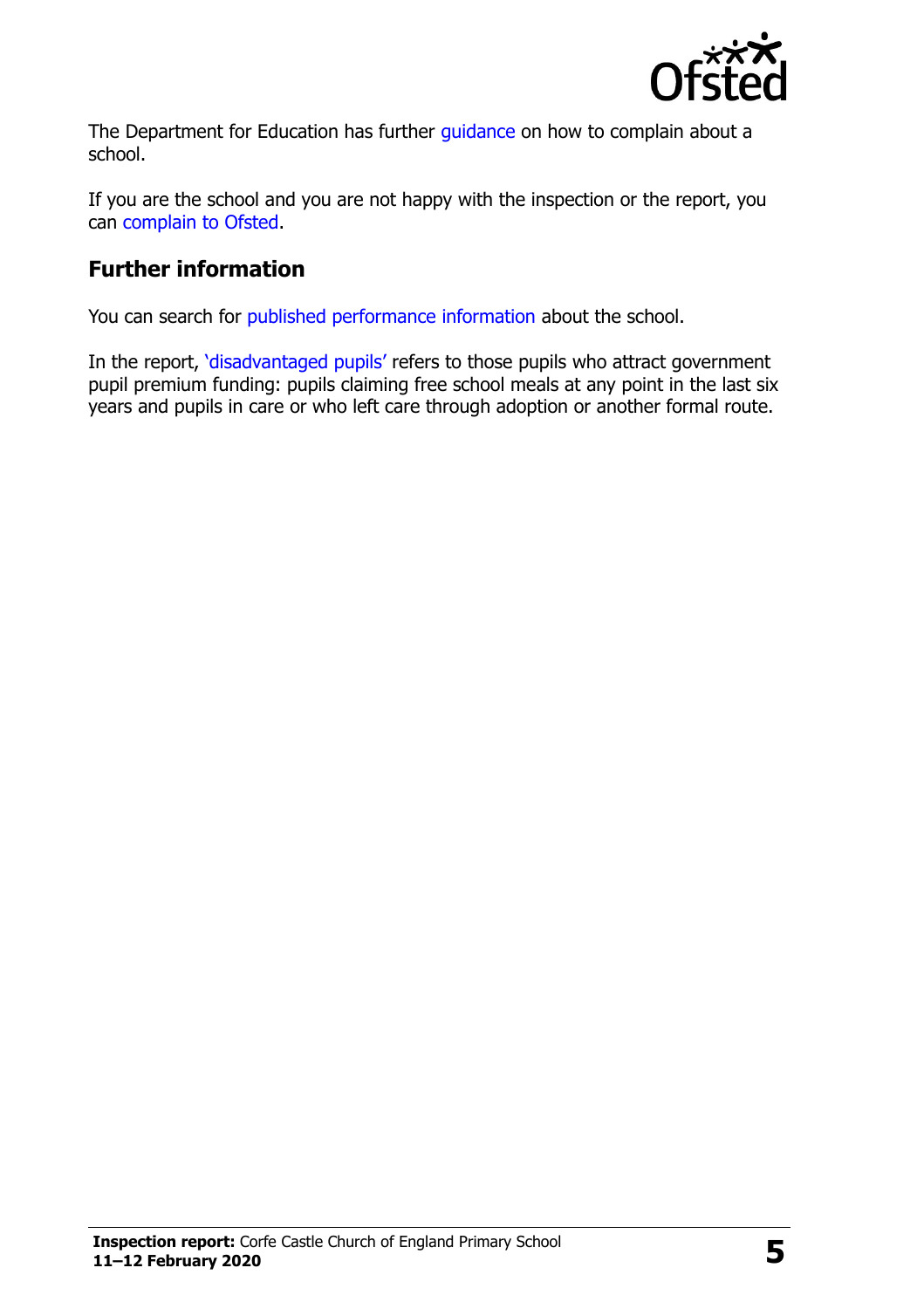

### **School details**

| Unique reference number             | 142145                                                                |
|-------------------------------------|-----------------------------------------------------------------------|
| <b>Local authority</b>              | Dorset                                                                |
| <b>Inspection number</b>            | 10111559                                                              |
| <b>Type of school</b>               | Primary                                                               |
| <b>School category</b>              | Academy converter                                                     |
| Age range of pupils                 | 4 to 11                                                               |
| <b>Gender of pupils</b>             | Mixed                                                                 |
| Number of pupils on the school roll | 95                                                                    |
| <b>Appropriate authority</b>        | Board of trustees                                                     |
| <b>Chair of trust</b>               | <b>Brendan Mullany</b>                                                |
| <b>Headteacher</b>                  | Emma Morgan                                                           |
| <b>Website</b>                      | www.corfecastle.dorset.sch.uk/                                        |
| Date of previous inspection         | 20 February 2018, under section 8 of the<br><b>Education Act 2005</b> |

## **Information about this school**

- In September 2015, the school became an academy and joined the Saturn Education Trust. When its predecessor school was last inspected by Ofsted, it was judged to be good overall.
- It is anticipated that, in March 2020, the Saturn Trust will merge with two other local multi-academy trusts.
- The school is smaller than the average-sized primary school.
- Children in the early years are taught in a class with Year 1 pupils. There are three other classes.
- $\blacksquare$  Most pupils are of White British heritage. The proportion of pupils with SEND is higher than the national average.
- The head of school has been absent since September 2019. The school has been led by senior leaders from the Saturn Trust. The trust's teaching and learning coach has fulfilled the role of interim deputy headteacher. She has been supported by the executive headteacher.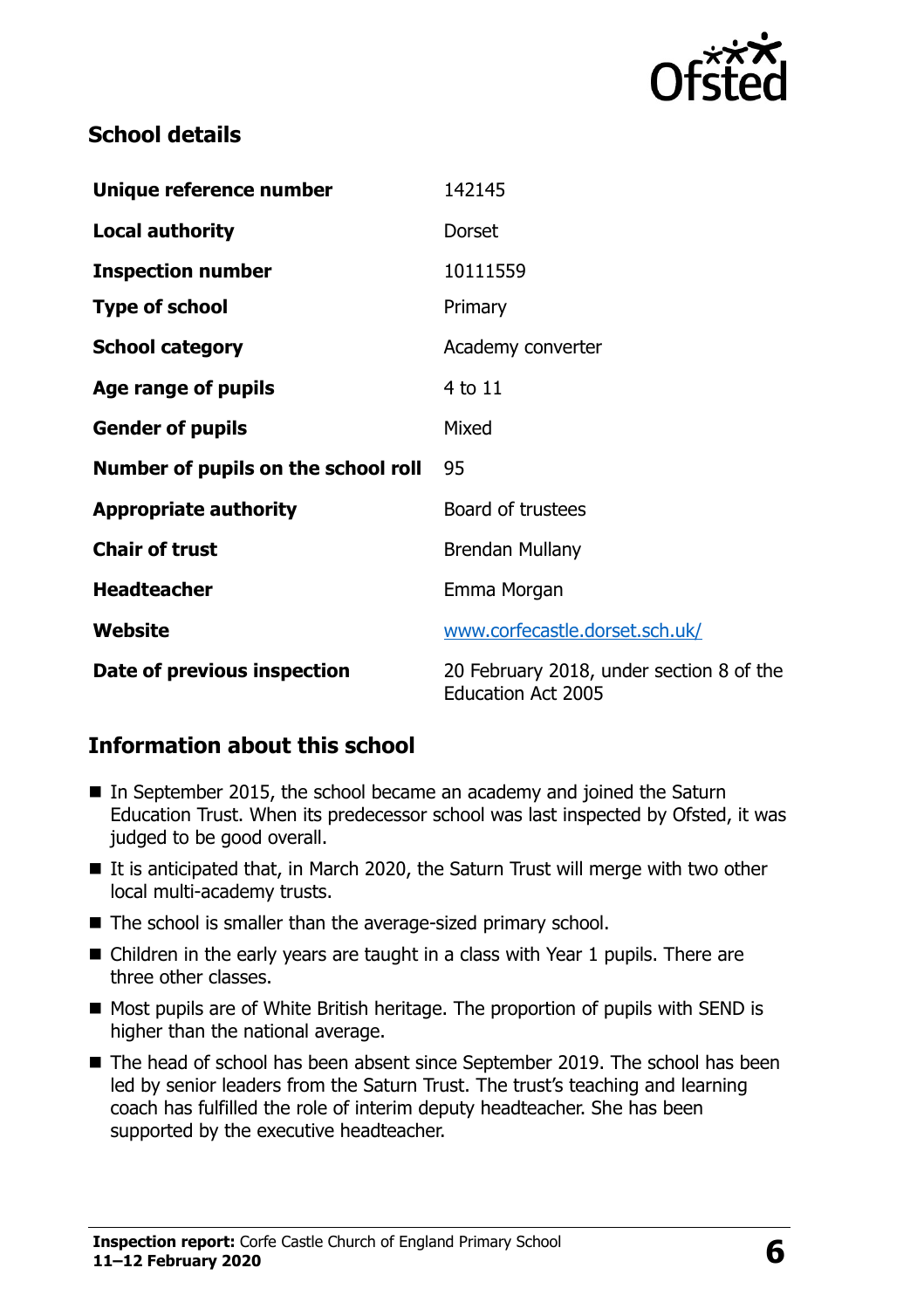

#### **Information about this inspection**

We carried out this inspection under section 5 of the Education Act 2005.

- We held meetings with the executive headteacher, the interim deputy headteacher, teachers and support staff. We met with a group of governors from the local governing board and the chair of trustees from the Saturn Trust.
- We did deep dives in these subjects: reading, mathematics, history and writing. This entailed discussions with subject leaders, visits to classrooms, looking at examples of work, discussions with teachers, discussions with pupils and listening to pupils read.
- We considered the views of staff during meetings and conversations throughout the inspection. We examined two letters from staff and the responses of 20 staff to the confidential questionnaire.
- We examined safeguarding policies and practices, including the central record of recruitment checks on staff.
- We spoke to parents during the inspection and considered the views of 34 parents who responded to Ofsted's Parent View questionnaire.

#### **Inspection team**

Stephen McShane, lead inspector **Ofsted Inspector** Martin Bragg **Contract Contract Contract Contract Contract Contract Contract Contract Contract Contract Contract Contract Contract Contract Contract Contract Contract Contract Contract Contract Contract Contract Contract C**